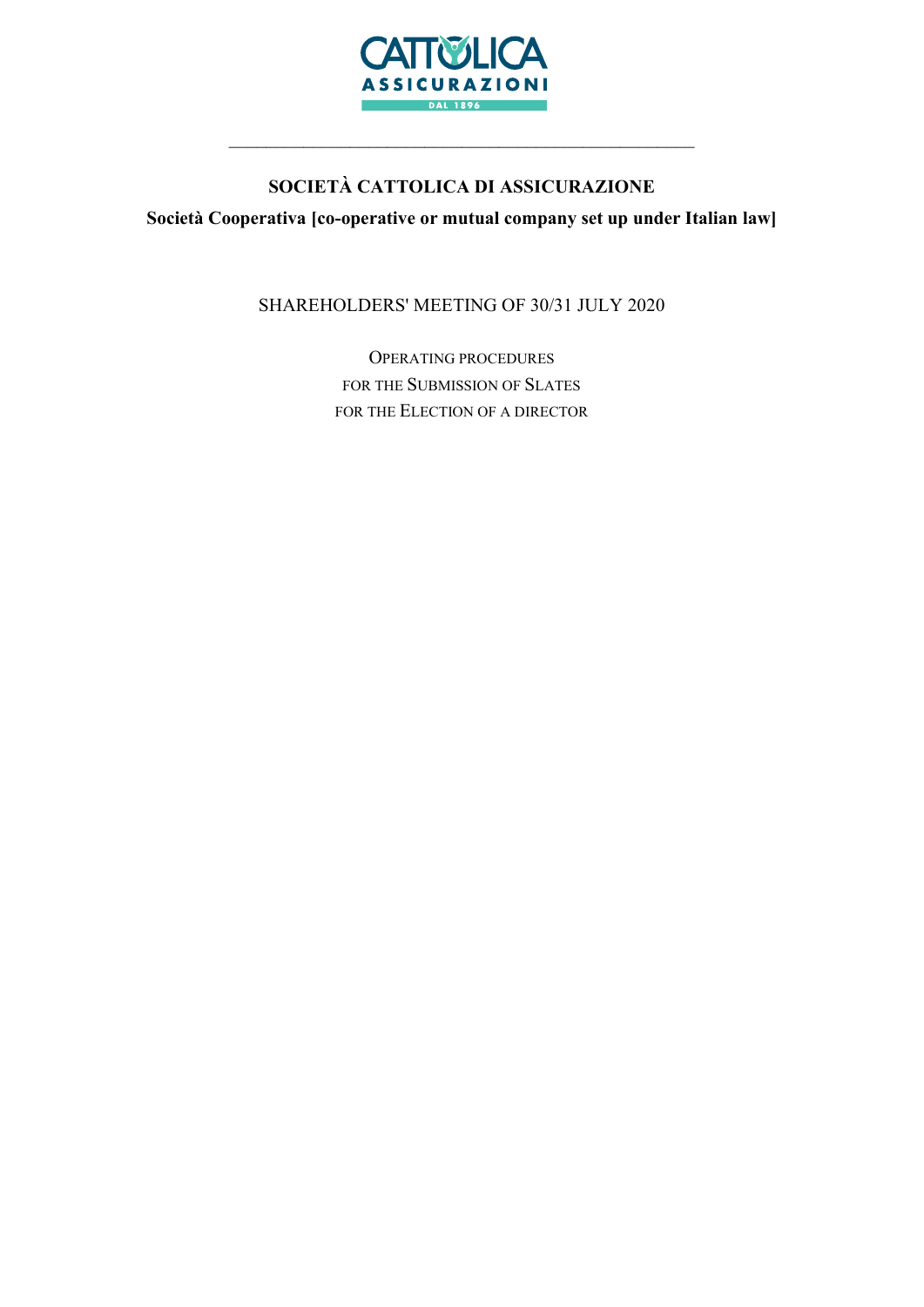# OPERATING PROCEDURES FOR THE SUBMISSION OF CANDIDACIES ON THE BASIS OF SLATES TO ELECT A DIRECTOR

Without prejudice to compliance with the provisions of law and the Articles of Association governing procedures for the appointment of Directors, for greater clarity and uniformity of treatment and to facilitate the exercise of the right by Shareholders to submit slates for the appointment of a member of the Board of Directors of Società Cattolica di Assicurazione – Società Cooperativa as provided on the agenda of the Ordinary Shareholders' Meeting called for 30/31 July 2020, the Board of Directors has decided to make explicit the following operating procedures for conducting the related activities.

It should be noted that in order to conduct the activities indicated below, the Shareholders may contact and refer to the Company's Shareholders' Service at its headquarters in Verona.

## Section I

- 1. The slates, which must name only one candidate, shall be submitted, pursuant to the Articles of Association, together with all the ancillary documentation listed below relating to nominators, as specified in paragraph 5) below, and to the candidate, as specified in paragraph 6) below, by filing with the Company at least 25 days before the first date of the Shareholders' Meeting at first call, and therefore, having regard to the calendar for the current year, by 6 July 2020, by certified e-mail to serviziosoci@pec.gruppocattolica.it or by filing with the Shareholders' Service according to the following schedule: from 9.00 am to 5.00 pm on Monday, Tuesday, Wednesday, Thursday and Friday, and from 9.00 am to 12.00 noon on Saturday and Sunday.
- 2. In order to elect a member of the Board of Directors, the slates submitted must contain only one candidate without gender constraints.
- 3. The slates of Shareholders may be submitted by at least 1/80 of the Shareholders entitled to vote, regardless of the percentage of share capital held overall. For these purposes, in view of the number of Shareholders with voting rights, as they are entered in the shareholders' register in the 90 days preceding the Shareholders' Meeting on first call (for a total of 18,691 Shareholders with voting rights), each slate of Shareholders may be submitted by at least 234 Shareholders with voting rights.
- 4. The slates of Shareholders may also be submitted by Shareholders with voting rights who, alone or together with other Shareholders with voting rights, own shares representing in total at least 1/40 of the share capital.
- 5. The declarations of submission of a slate may be collective or individual (subject to the provisions in the Articles of Association on the total number of nominators and/or on the percentage of share capital represented for authorisation to submit the slate) and must be signed by the nominating Shareholders and contain the personal details of each of them and the identification of the candidate for whom they are submitted with the relative personal details and the number of shares held by the nominating Shareholders. The following must be attached:

a) photocopy of a valid identity document of each nominator (complete with each detail and front and back);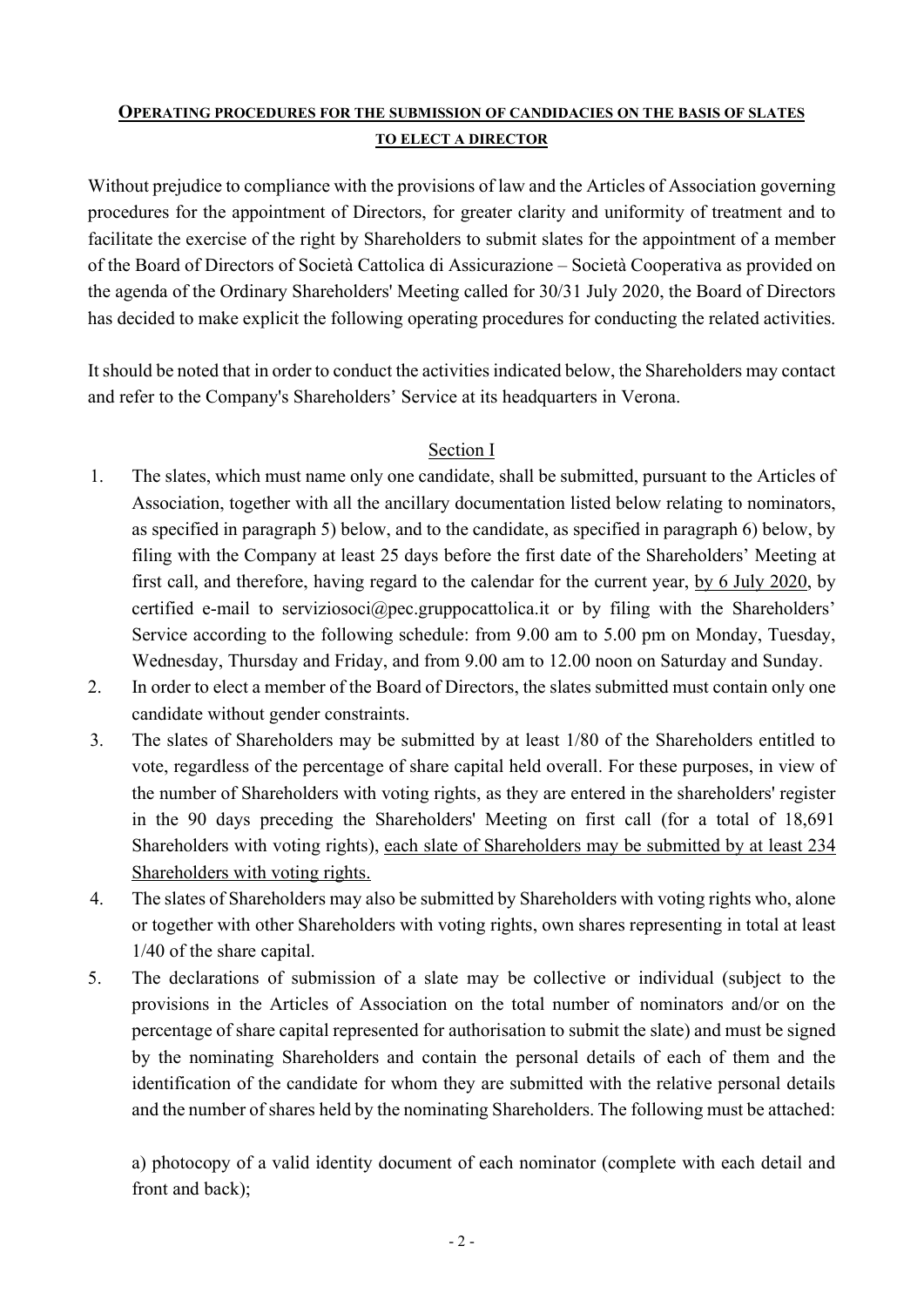b) confirmation of receipt and/or notification made pursuant to Article 43 of the combined Regulation of the Bank of Italy and Consob of 13 August 2018 governing central counterparties, central depositories and centralised administration known as the "single measure on posttrading", attesting to the possession of at least 300 shares (Article 18 of the Articles of Association).

Document b) may be consigned or sent to the Company by the twenty-first day prior to the date of first call of the Shareholders' Meeting, i.e. by 9 July 2020, by following the procedures indicated in paragraph 1).

- 6. The candidate must sign, following the procedures and within the deadlines specified in paragraph 1) above, a declaration of acceptance of the candidacy which must indicate the personal details of the candidate. The declaration must be accompanied by a photocopy of a valid identity document (complete with each detail and front and back) and self-certification in order to guarantee, under the candidate's own responsibility on the date of the Shareholders' Meeting called to resolve on the appointment of a member of the Board of Directors, the status of shareholder and the possession of at least 3,000 shares - subject, however, to the new provisions of paragraphs 29.2 and 30.1 of the Articles of Association, as approved by the Shareholders' Meeting of 27 June 2020, pending the procedure for issue of authorisation by the Supervisory authority  $-$  as well as attesting to the absence of grounds for ineligibility and incompatibility, and the fulfilment of the requirements prescribed by current regulations (including governance) and by the Articles of Association to hold the position of Director, including if applicable, fulfilment of the requirements of independence specified by the combined provisions of Article 148, paragraph 3, of Legislative Decree No. 58/1998 and of the Corporate Governance Code for listed companies, accompanied by a list of the positions held pursuant to Article 2409-septiesdecies of the Italian Civil Code, to be updated up to the date of the Shareholders' Meeting, and by comprehensive information on the candidate's personal and professional attributes.
- 7. At least 21 days prior to the date of first call of the Shareholders' Meeting, i.e. by 9 July 2020, after carrying out the necessary validation checks at the registered office, Borsa Italiana S.p.a., on the storage system authorised by Consob under the name "eMarket Storage", managed by Spafid Connect S.p.a. and accessible from the website http://www.emarketstorage.com and on the Company's corporate website www.cattolica.it/home-corporate in the "Governance" section, the slates submitted will be made available, under the terms and for the effects of current legislation, accompanied by disclosure on the personal and professional attributes of the candidates, a declaration attesting to fulfilment of the requirements, including of independence as required by current legislation and the Articles of Association, to hold the office of Director as well as an indication of the identity of the Shareholders who submitted the nominations and of the overall percentage shareholding.

#### Section II

In order to facilitate the operations, we attach:

forms for the submission of slates, in single format, the appendices "B.1" and "B.2" hereunder (the latter for the case of a nominator other than a natural person);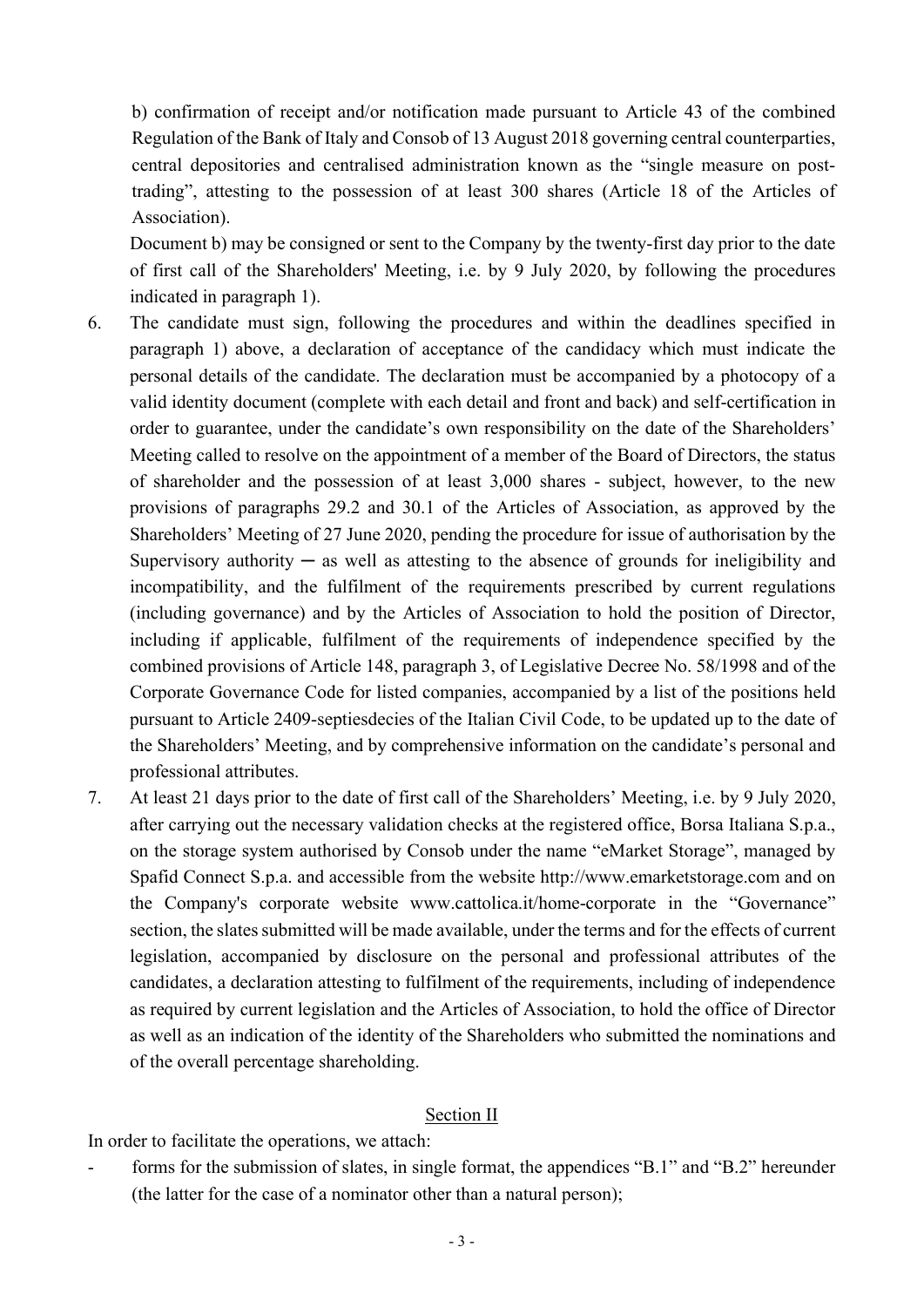- form of acceptance of the candidacy and self-certification of fulfilment of the requirements in appendix "C" hereunder.

If the nominators wish to receive a declaration of receipt of the slates and the documentation submitted, they must also submit photocopies of what has been submitted, which will be returned to them stamped as received.

\* \* \*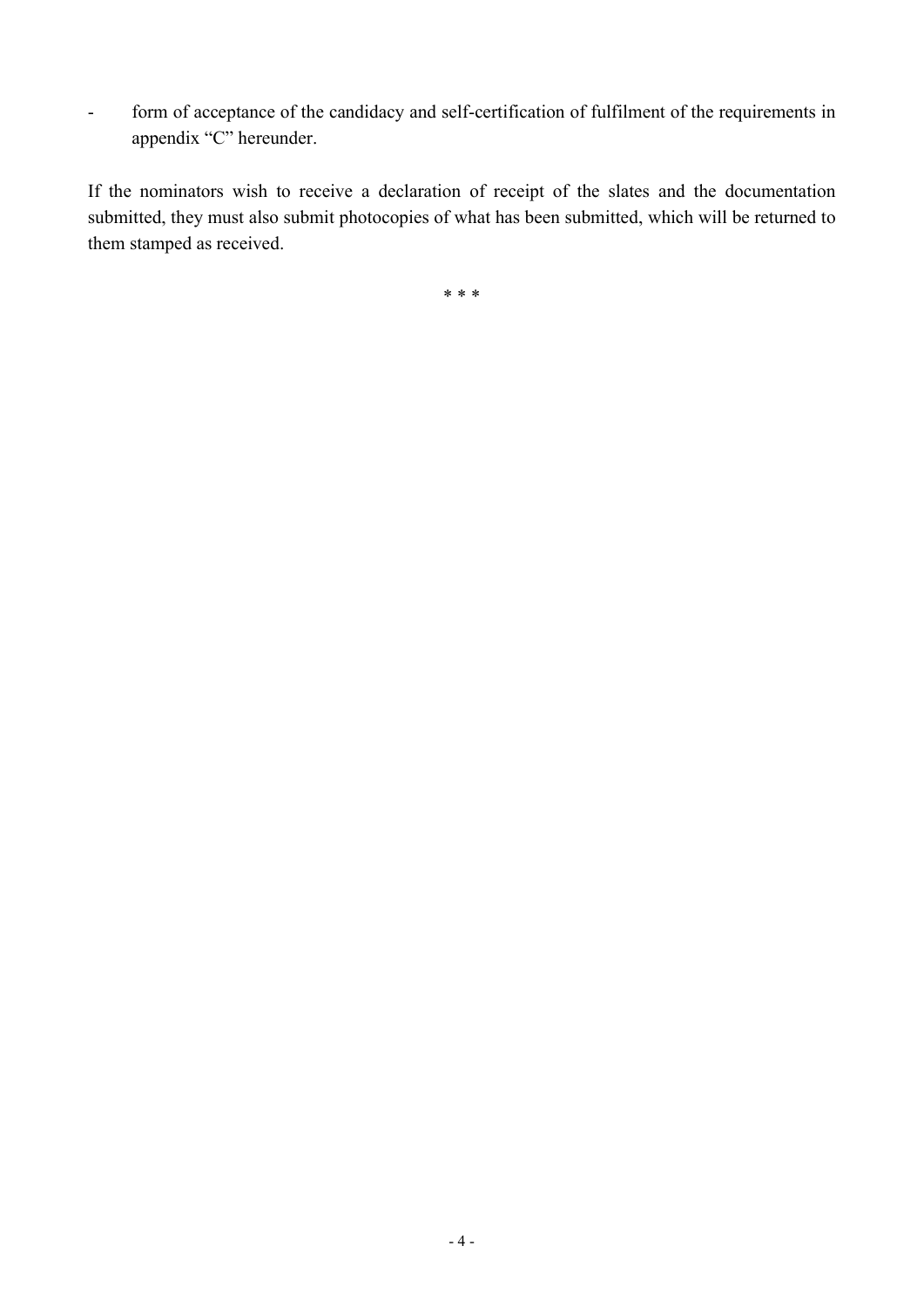### EXCERPT FROM THE ARTICLES OF ASSOCIATION (in force on the date of approval of these Operating Procedures)

#### Article 29 [Composition]

29.1 The Company is managed, according to the single-tier system of administration and control, by a Board of Directors with 17 members, within which there is a 3-member Management Control Committee. 29.2 The Directors are elected from among the Shareholders by the Shareholders' Meeting, remain in office for a period not exceeding three financial years and may be re-elected.

#### Article 30 [Requirements for the members of the Board of Directors]

30.1 Directors must:

a) meet the requirements of professionalism and integrity established by applicable law;

b) own at least 3,000 shares in the Company.

30.2 At least 10 Directors must also meet the independence requirements established for statutory auditors under Article 148, paragraph 3 of Legislative Decree No. 58 of 24 February 1998 as amended ("Italian Consolidated Law on Finance - TUF"), without prejudice to the additional independence requirements imposed on Directors for application of the governance rules or those of the Supervisory authority.

30.3 If a Director who is not a member of the Control and Management Committee no longer meets the independence requirements, his/her mandate will not be revoked provided the minimum number of Directors required to meet said requirement under applicable law and these Articles of Association continue to fulfil said requirements.

30.4 At least three Directors must be on the Register of Statutory Auditors.

30.5 Without prejudice to other legal and supervisory provisions regarding conflicts of interest, requirements and prohibitions on holding office, Directors may not be elected if they are:

a) members of board of directors of more than five listed companies or their subsidiaries;

b) members of corporate bodies or senior executives, who hold the position of general manager or carry out equivalent duties, of other insurance companies, not subsidiaries or affiliates, in competition with the Company, as well as competitor companies or groups of competitors, and companies controlling the same insurance companies and competitors.

30.6 This is without prejudice to the grounds for revocation established by applicable law in the event that the personal requisites for Directors no longer exist.

30.7 Relatives by blood or marriage up to the fourth degree may not be members of the Board of Directors at the same time. In the event of the simultaneous appointment of relatives by blood or marriage, the one who obtained the highest number of votes or, in the case of a tied vote, the eldest, shall remain in office.

31.3 If the requirements specified in this Article 31 are no longer met, the mandate of members of the Management Control Committee as a Director shall be revoked.

#### Article 32 [Submission of slates of candidates]

 $[\ldots]$ 

32.4 […] The slates of Shareholders may be submitted by at least 1/80 of the Shareholders entitled to vote, regardless of the percentage of share capital held overall. The slates of Shareholders may also be submitted by Shareholders with voting rights who, alone or together with other Shareholders with voting rights, own shares representing in total at least 1/40 of the share capital. Without prejudice to the obligation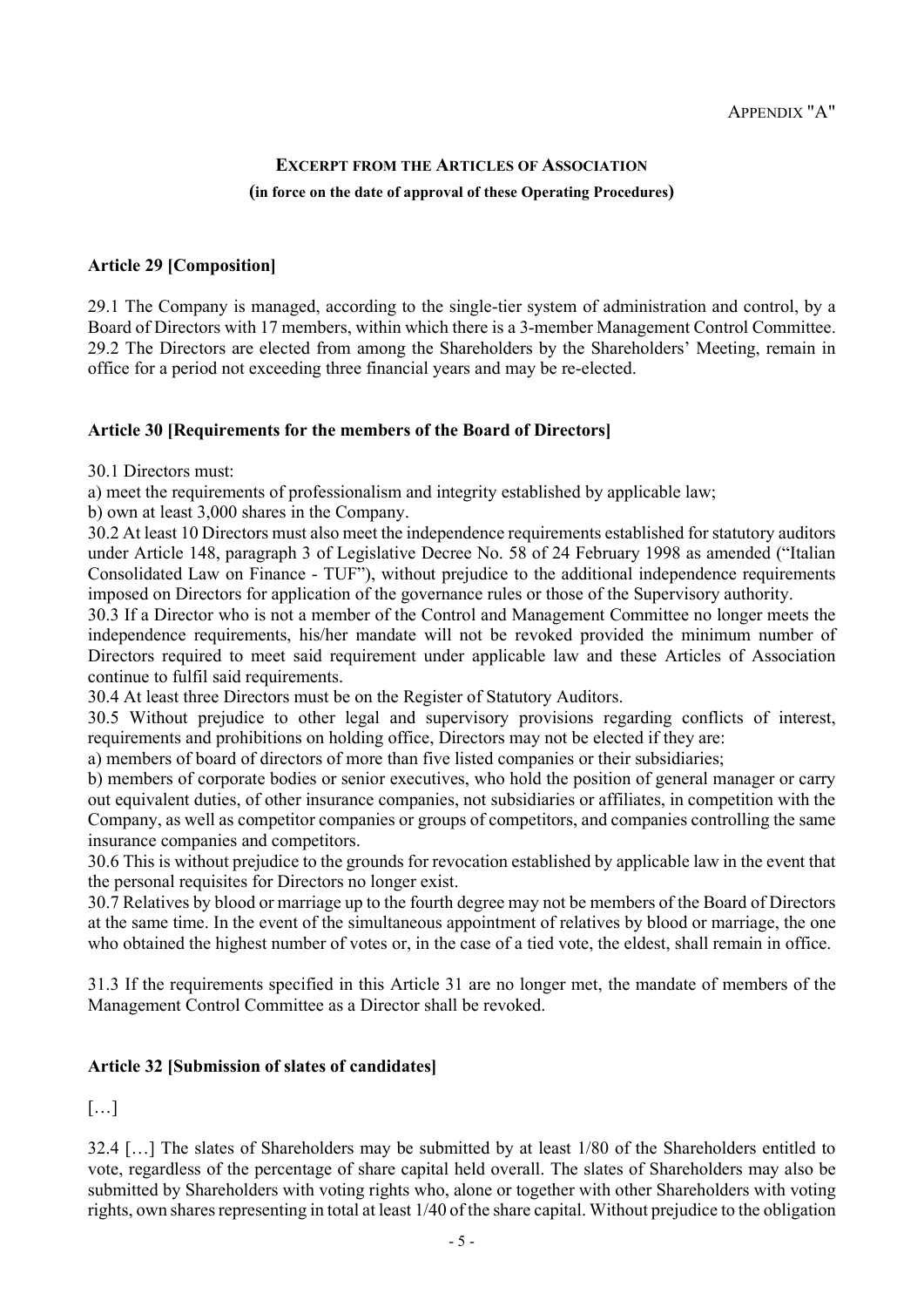to produce a certificate of ownership of the shares held in accordance with applicable law, the Shareholders presenting the slate must sign it at the time of submission.

Each signature must be accompanied by a photocopy of a valid identity document. Said slates must be lodged at the Company's registered office and made available to the public under the terms and conditions of applicable law, in accordance with the provisions of paragraph 32.6.

32.5 In accordance with compliance with the provisions of applicable law and these Articles of Association governing the composition of the Board of Directors, the slates are divided into two sections, in each of which the candidates are ranked sequentially. The first section of the slates indicates candidates for the position of Director who are not candidates for the position of member of the Management Control Committee. The second section of the slates indicates candidates for the position of Director who are also candidates for the position of member of the Management Control Committee. Candidates from the second section of the slates must meet the requirements indicated in paragraph 31.1 of these Articles of Association. The candidate from the second section of the slates must be a statutory auditor listed in the relevant Register.

32.6 Within the deadline for lodging the slates at the Company headquarters, each slate must be accompanied by declarations in which individual candidates accept their candidacy and confirm, under their own responsibility, that there are no grounds for ineligibility or incompatibility, and that they fulfil the requirements established by applicable law (including corporate governance) and these Articles of Association for holding the office of Director and member of the Management Control Committee.

32.7 If, on the deadline for filing the slates at the company headquarters only one slate has been submitted, regardless of its composition, the deadline for submitting slates shall be extended to the third calendar day following said deadline, and the thresholds in paragraph 32.4 shall be halved.

### ARTICLE 33 [Voting and nomination]

33.1 Each Shareholder can vote for only one slate.

33.2 Only slates that have reached the threshold of at least 250 votes validly cast at the Shareholders' Meeting shall be taken into consideration for the appointment of the Board of Directors, without prejudice to the provisions of paragraph 33.7.

33.3 If only one slate is submitted, all the Directors are taken from that slate in the sequential order in which the candidates are indicated in the respective sections. The office of Chairman of the Management Control Committee shall be the candidate ranked first in the second section of the single slate.

33.4 If multiple slates are presented:

a) sixteen Directors are taken from the slate obtaining the highest number of votes ("Majority slate"), in the sequential order in which the candidates are named in the respective sections. Specifically, two Directors are taken from the second section of the Majority Slate, who will become members of the Management Control Committee; the other Directors are taken from the first section of the Majority slate, again in the sequential order in which the candidates are indicated thereon;

b) from the slate obtaining the second highest number of votes which is not linked, according to the applicable legislation, to the Majority Slate (Minority Slate) 1 Director is elected and, more specifically, the candidate in first place on the second section of the Minority Slate ("Minority Director"); if said candidate does not meet the requirements of applicable law and these Articles of Association concerning the composition of the Board of Directors, the first of the subsequent candidates in the second section of the Minority Slate that meets the requirements of such law shall be elected as a Minority Director; in the absence of suitable candidates in the second section of the Minority Slate, the first of the eligible candidates in the first section of the Minority Slate shall be elected as a Minority Director; the Minority Director shall take the office of Chairman of the Management Control Committee;

c) if none of the candidates on the Minority Slate meet the requirements of applicable law and these Articles of Association concerning the composition of the Board of Directors, the Minority Director shall be taken from any further slates in the order of the votes each has received;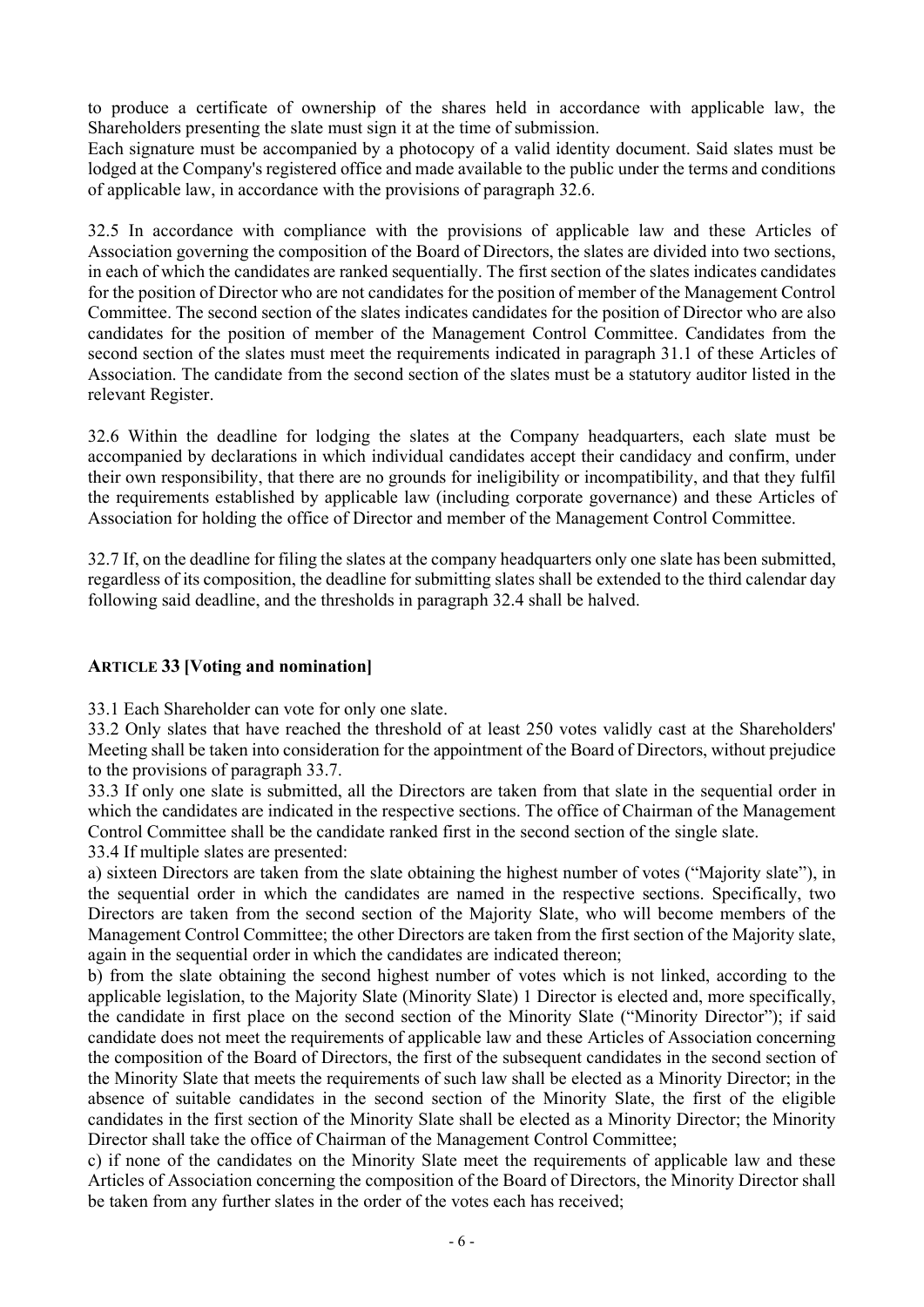d) if there are no further slates or the slates do not nominate candidates who meet the requirements of applicable law and these Articles of Association concerning the composition of the Board of Directors, the seventeenth Director shall be taken from the Majority Slate.

33.5 If the Majority Slate does not indicate a sufficient number of candidates to complete the Board of Directors:

a) all the candidates indicated therein are taken from the Majority Slate, in the sequential order for both sections, without prejudice to what is established below;

b) the Minority Director is taken from the Minority Slate;

c) all the remaining Directors still required to complete the Board of Directors are drawn from the Minority Slate, in compliance with the provisions relating to its composition pursuant to the applicable legislation and these Articles of Association; in this case, if most of the Directors are taken from the Minority slate, the candidate listed first in the second section of the slate from which the lower number of Directors was taken assumes the office of Chairman of the Management Control Committee;

d) in the event that there are insufficient candidates on the Minority Slate, the remaining Directors shall be taken from any additional slates in the order of the votes they have obtained.

33.6 If two or more slates obtain the same number of votes, said slates shall be put to the vote again until they obtain a different number of votes.

33.7 If an additional slate, provided that it is not the Majority Slate, has reached a threshold of votes representing at least 10% of the share capital, even if the number of Shareholders that voted for it is less than the number indicated in paragraph 33.2, and is in first place for capital threshold among the other slates other than the Majority Slate ("Capital Slate"):

a) one Director is taken from the first section of the Capital slate or, if the Capital slate has reached a threshold of votes representing at least 15% of the share capital, two Directors, in the sequential order in which the candidates are listed; in the absence of suitable candidates in the first section of the Capital slate, in accordance with applicable legislation and the Articles of Association with regard to the composition of the Board of Directors and the requirements for Directors, the above Directors are taken from the second section of the Capital slate, again in the sequential order in which the candidates are listed;

b) the Directors taken from the Capital Slate in accordance with letter a) of this paragraph 33.7 shall be elected Directors that are not members of the Management Control Committee, instead of a corresponding number of candidates from the first section of the slate from which a number of Directors equal to or higher than 12 is drawn, in the decreasing order of candidates in the first section of the latter slate, in accordance with the provisions of applicable law and these Articles of Association concerning the composition of the Board of Directors;

c) If, in accordance with the provisions of paragraph 33.2, the Capital Slate is the same as the Minority Slate, the Directors to be appointed pursuant to letter a) of this paragraph 33.7 shall be added to the Minority Director, again taken from the Capital Slate, which is also the Minority Slate;

d) without prejudice, in any case, to the provisions of letter c) of this paragraph 33.7, no more than two Directors shall be taken from the Capital Slate. If two or more slates obtain votes representing the same percentage of share capital, the slate that obtains the highest number of votes per capita or, in the case of votes again being equal, the slate first lodged in accordance with these Articles of Association shall be the Capital Slate.

33.8 The nomination of the Board of Directors must respect the gender balance referred to in applicable law and thus as follows:

a) the slates must indicate candidates required to ensure that the gender balance is respected - at least in proportion to the minimum required under applicable law;

b) in the event of substitution in accordance with Article 34 of these Articles of Association, nominations must be made in accordance with the gender allocation criterion under the applicable law in relation to the situation at that time.

33.9 If, for any reason, the nomination of one or more Directors cannot be made in accordance with the provisions of this Article 33, the Shareholders' Meeting shall, for the purpose of completing the Board of Directors, in accordance with the legal and regulatory provisions and these Articles of Association, decide by a relative majority between the candidates proposed at the same Shareholders' Meeting.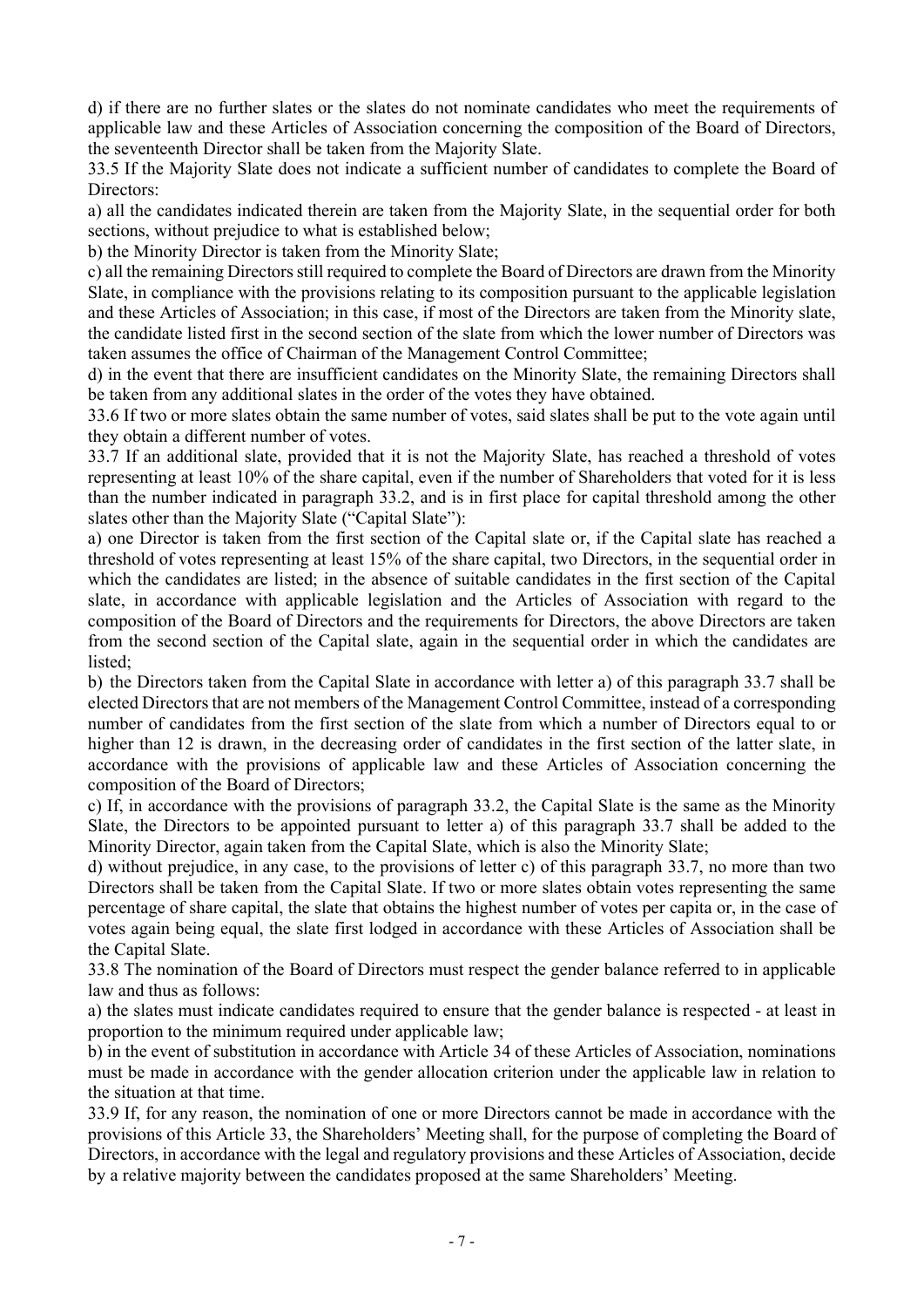\* \* \*

The new provisions of paragraphs 29.2 and 30.1 of the Articles of Association, as approved by the Shareholders' Meeting of 27 June 2020 are set out below. The authorisation process by the Supervisory authority is pending on the date hereof.

## ARTICLE 29 [Composition]

[…]

29.2 The Directors are elected from among the Shareholders (except for the Director who is appointed or otherwise appointed as the Chief Executive Officer, for whom Shareholder status is not required) by the Shareholders' Meeting and they shall remain in office for a period not exceeding three financial years and may be re-elected.

[…]

### ARTICLE 30 [Requirements for the members of the Board of Directors]

- 30.1 Directors must:
- a) meet the requirements of professionalism and integrity established by applicable law;
- b) own at least 3,000 shares in the Company, except for the Director who is appointed or otherwise nominated as the Chief Executive Officer.

[…]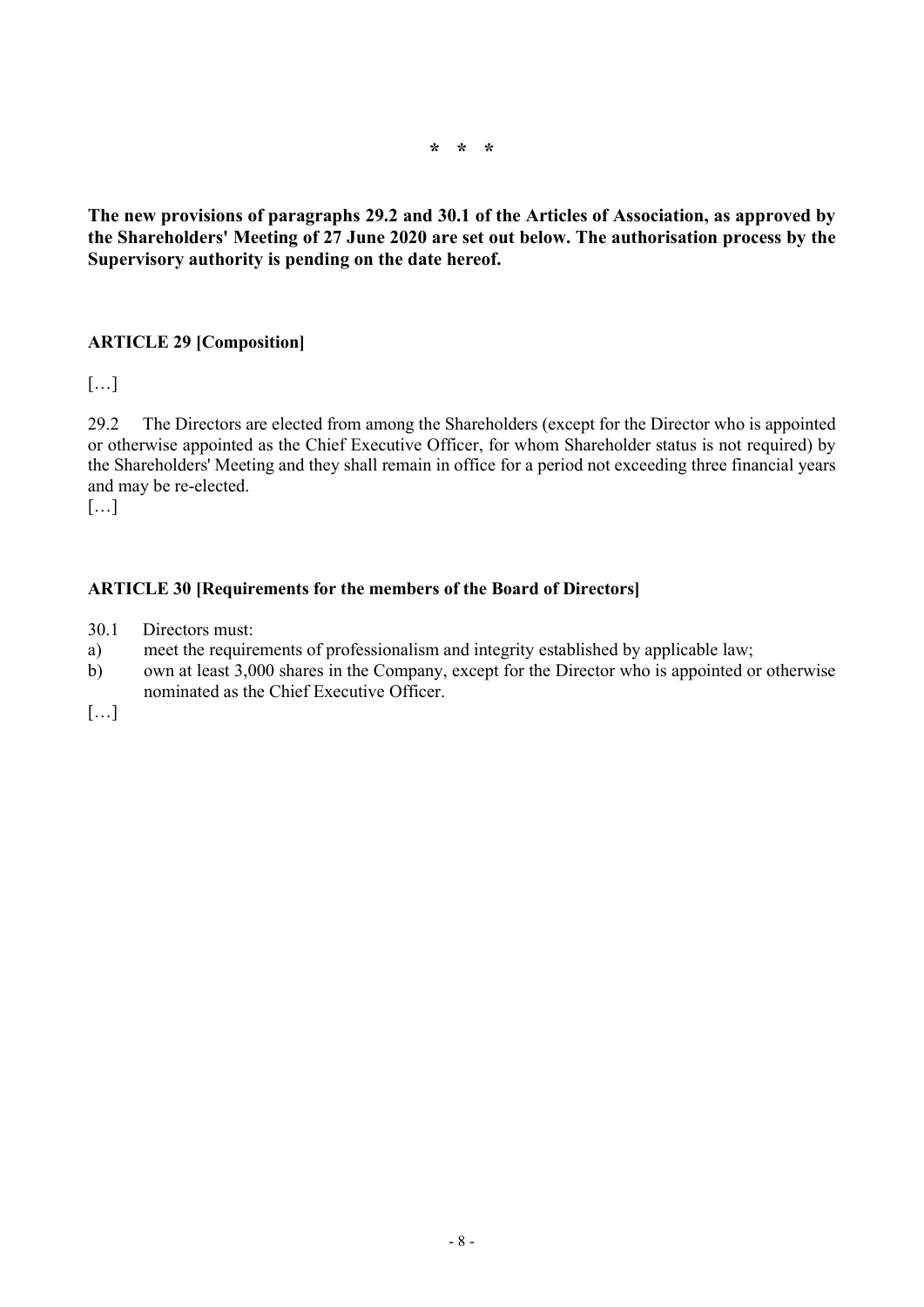| SOCIETÀ CATTOLICA DI ASSICURAZIONE - SOCIETÀ COOPERATIVA - VERONA |
|-------------------------------------------------------------------|
| ORDINARY SHAREHOLDERS' MEETING                                    |
| 30 (I call) $-31$ (II call) July 2020                             |
| Nomination of a member of the Board of Directors                  |
| Declaration by the nominating shareholder (natural person)        |

| tax identification code                                                                |  |  |
|----------------------------------------------------------------------------------------|--|--|
|                                                                                        |  |  |
| Shareholder of Società Cattolica di Assicurazione – Società cooperativa, holder of No. |  |  |
| shares in said Company,                                                                |  |  |

- $\Box$  as documented by the confirmation of receipt and/or the notification made pursuant to Article 43 of the combined Regulation of the Bank of Italy and Consob of 13 August 2018 governing central counterparties, central depositories and centralised administration known as the "single provision on post-trading", attached below under 2),
- $\Box$  as documented by the confirmation of receipt and/or the notification made pursuant to Article 43 of the combined Regulation of the Bank of Italy and Consob of 13 August 2018 governing central counterparties, central depositories and centralised administration known as the "single provision on post trading", to be submitted, on penalty of invalidity of this declaration of submission of the slate, by and no later than the twenty first day prior to the date of first call of the shareholders' meeting,

participates in submission of a slate for nomination of a member of the Board of Directors composed of the Shareholder indicated below:

……………………………, born in …………………….on………………………….

Date …………………………………..

………………………………. (Signature)

The undersigned declares that he/she is aware of and agrees that the information on the identity and percentage shareholding held is made public pursuant to applicable legislation and in any case that he/she has read the information pursuant to and for the purposes of Article 13 of Regulation (EU) 2016/679 on the protection of personal data (set out at the foot of this document), and agrees that the personal data collected may be processed by the Società Cattolica di Assicurazione – Società Cooperativa, including by electronic means, exclusively for the purposes of the procedure for which this declaration is made.

I confer a proxy for submission of this document to the Società Cattolica di Assicurazione – Società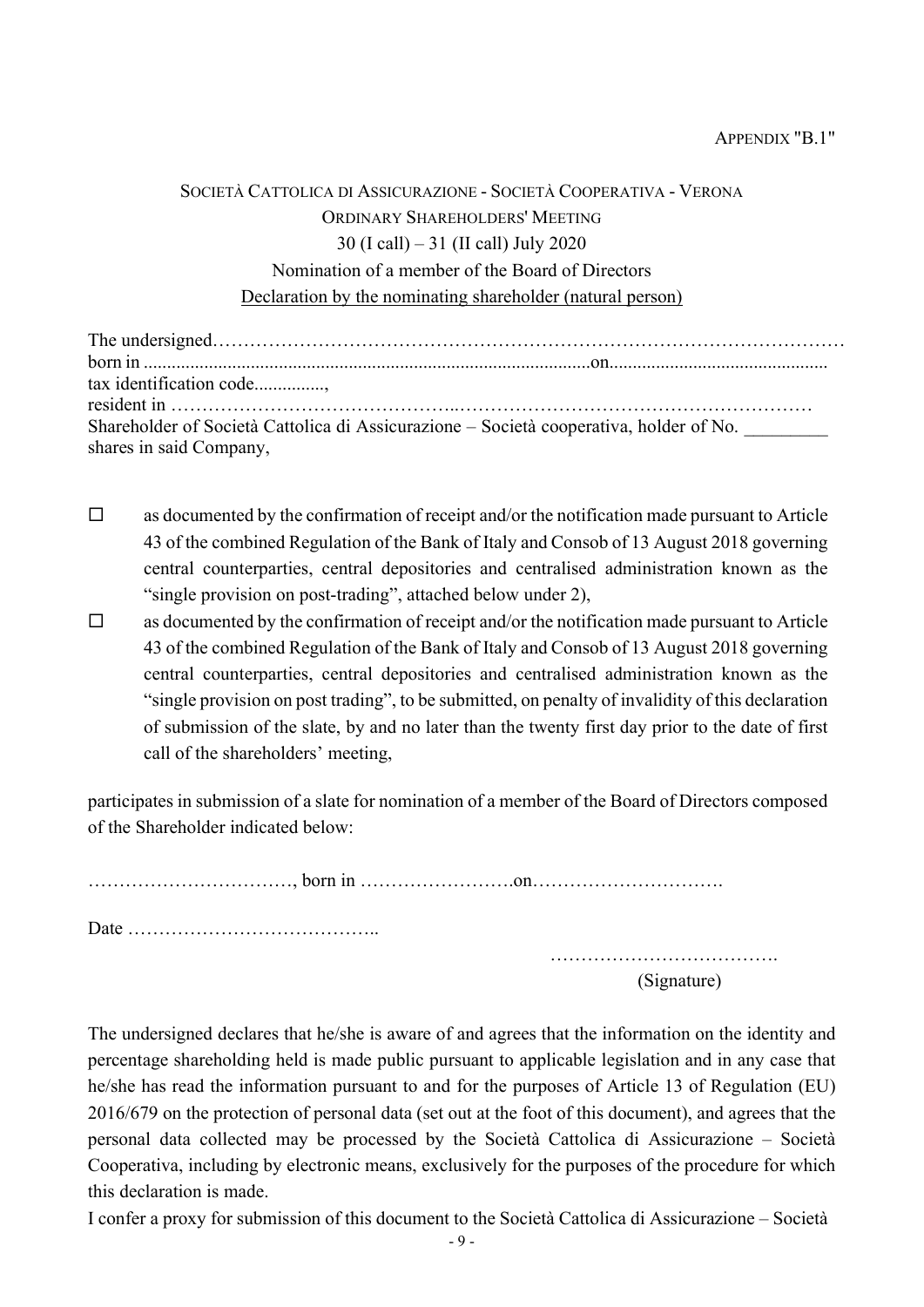Cooperativa and for the carrying out all other acts necessary for the submission of the aforementioned slate  $\blacksquare$ , where I elect domicile for the purposes of any communications relating to the same slate.

Date …………………………………..

………………………………. (Signature)

Appendices:

- 1) photocopy of identity document;
- 2) (in the event that the box is ticked for the simultaneous submission) confirmation of receipt and/or notification made pursuant to Article 43 of the combined Regulation of the Bank of Italy and Consob of 13 August 2018 governing central counterparties, central depositories and centralised administration known as the "single provision on post trading".

#### INFORMATION ON THE PROCESSING OF PERSONAL DATA

The personal data requested is the subject of processing and will be used for purposes strictly related to the fulfilment of the related requirements of shareholders' meetings and companies, and also those deriving from legal obligations, including those instrumental to fulfilment of said obligations and referring to the communication of data thus collected to the control and supervisory bodies and to other public administrations.

The processing is carried out electronically and in printed format by the Data Controller directly and through persons authorised to process the data. Personal data and the documents submitted containing them shall be kept by the Data Controller for the time necessary to fulfil the purposes for which they were collected, and in any case for the time necessary to fulfil contractual obligations and those arising from laws and regulations. The Data Controller is the Società Cattolica di Assicurazione - Società Cooperativa, based in (37126) Verona, Lungadige Cangrande 16. The data subject can assert his/her rights by contacting the Data Controller and on its behalf the Data Protection Officer (DPO) of the Gruppo Cattolica based in (37126) Verona, Lungadige Cangrande, 16, email dpo@cattolicaassicurazioni.it, pursuant to Articles 15 et seq. of European Regulation 2016/679 of the European Parliament and of the Council.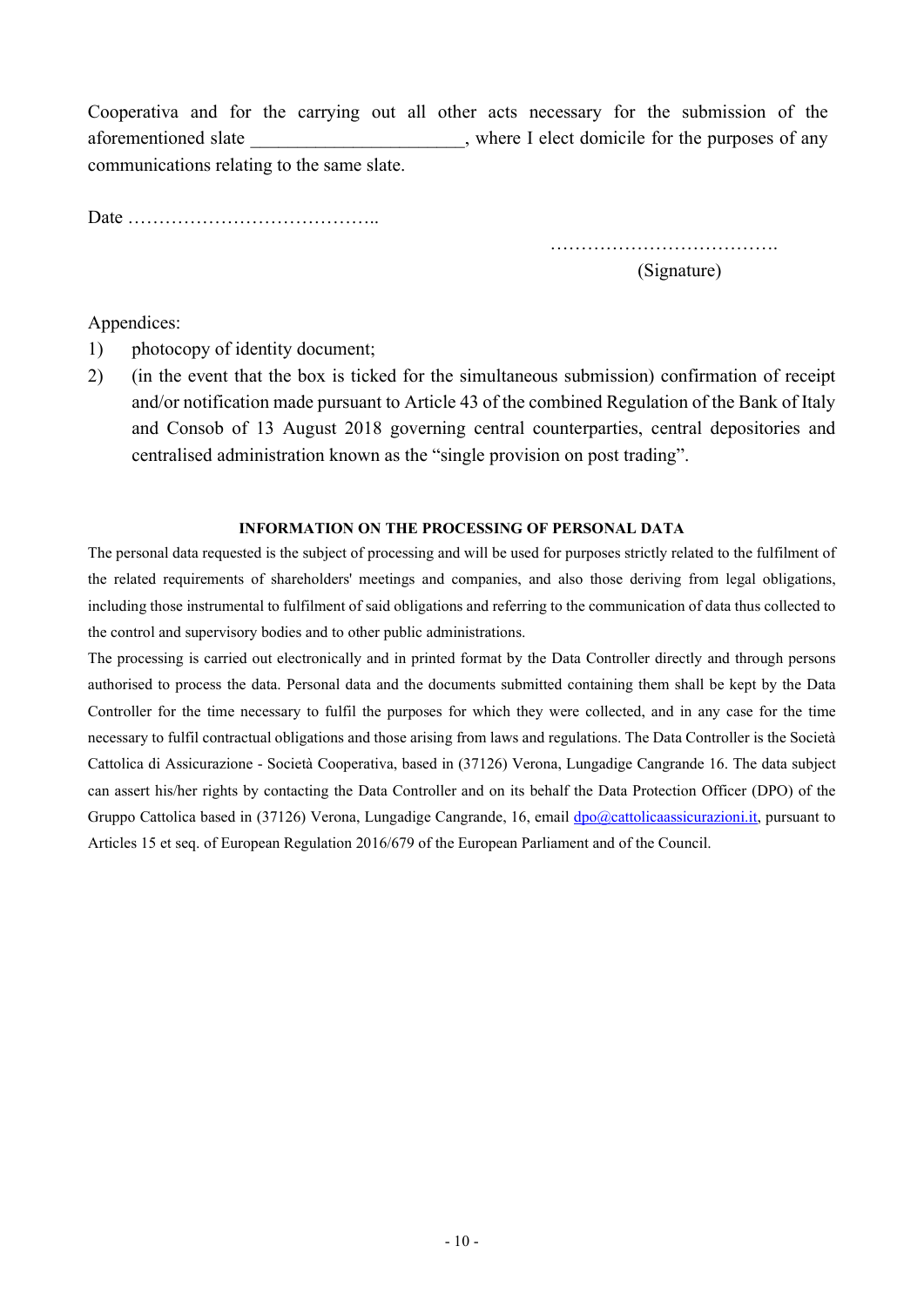#### APPENDIX "B.2"

## SOCIETÀ CATTOLICA DI ASSICURAZIONE - SOCIETÀ COOPERATIVA - VERONA ORDINARY SHAREHOLDERS' MEETING 30 (I call) – 31 (II call) July 2020

## Nomination of a member of the Board of Directors Declaration by the nominating shareholder (NOT a natural person)

| cooperativa, holder of ______ shares of the said Company, |  |
|-----------------------------------------------------------|--|

- $\square$  as documented by the acknowledgement of receipt and/or the communication made pursuant to Article 23 of the combined Bank of Italy - CONSOB Regulation of 22 February 2008 and as subsequently amended, appended below as 2),
- $\Box$  as documented by the acknowledgement of receipt and/or the communication made pursuant to Article 23 of the combined Bank of Italy - CONSOB Regulation of 22 February 2008 and as subsequently amended, which will be submitted, on penalty of invalidity of the declaration of submission of a slate, no later than the twenty-first day before the date of first call of the Shareholders' Meeting,

participates in submission of a slate for nomination of a Director composed of the Shareholder indicated below:

..........................., born at ..............on.........................................................

Date …………………………………..

………………………………. (Signature)

The undersigned declares that he/she is aware that the information on the identity and percentage shareholding held is made public pursuant to applicable legislation and in any case that he/she has read the information pursuant to and for the purposes of Article 13 of Legislative Decree No. 196/2003 and consents to processing of the personal data collected by the Società Cattolica di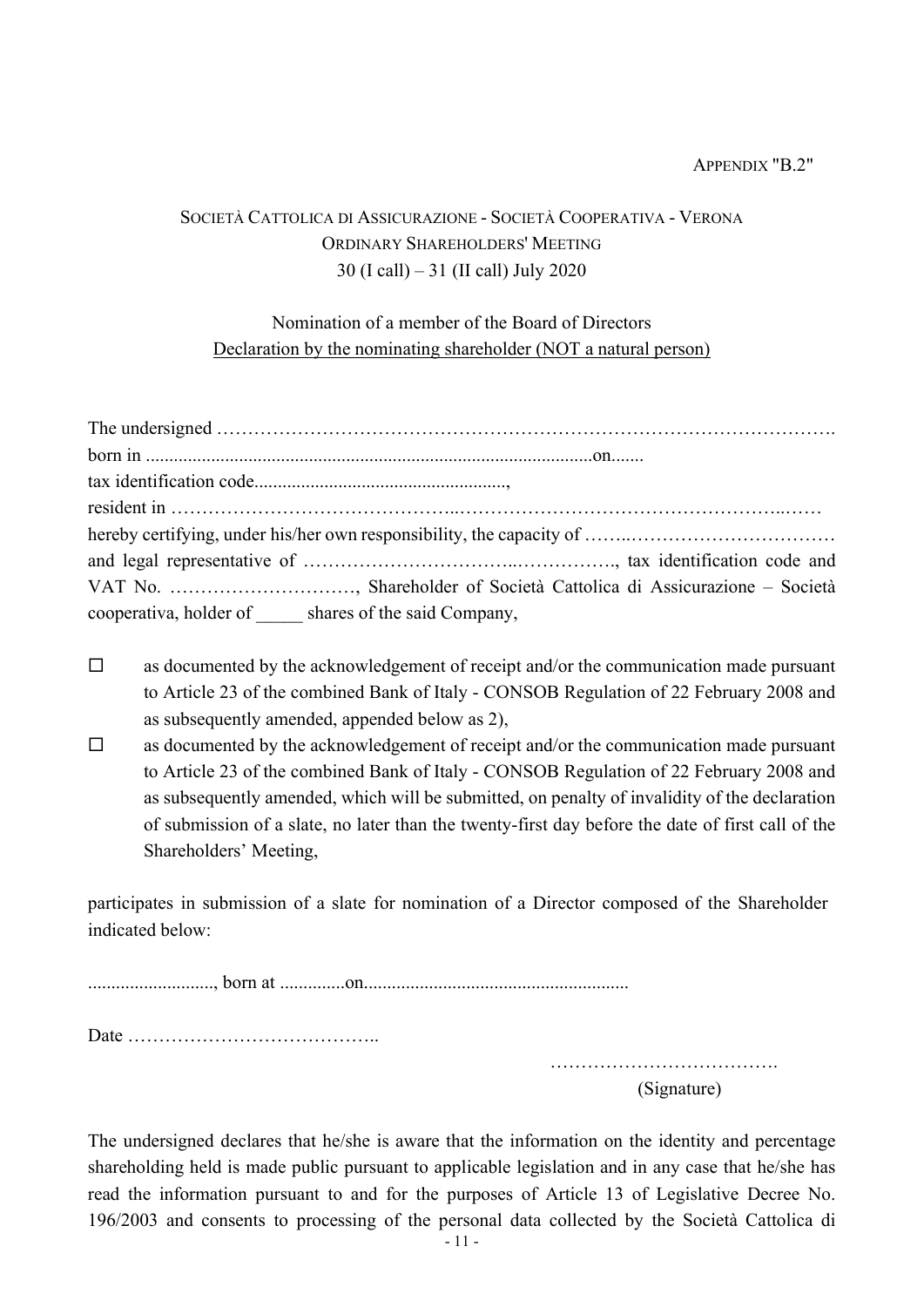Assicurazione – Società Cooperativa, including by electronic means, exclusively for the purposes of the procedure for which this declaration is made.

I confer a proxy for submission of this document to the Società Cattolica di Assicurazione – Società Cooperativa and for the carrying out all other acts necessary for the submission of the aforementioned slate \_\_\_\_\_\_\_\_\_\_\_\_\_\_\_\_\_\_\_\_\_\_, where I elect domicile for the purposes of any communications relating to the same slate.

Date …………………………………..

………………………………. (Signature)

Appendices:

- 1) photocopy of identity document;
- 2) (in the event that the box is ticked for simultaneous submission) acknowledgement of receipt and/or the communication made pursuant to Article 23 of the combined Bank of Italy - CONSOB Regulation of 22 February 2008 and as subsequently amended.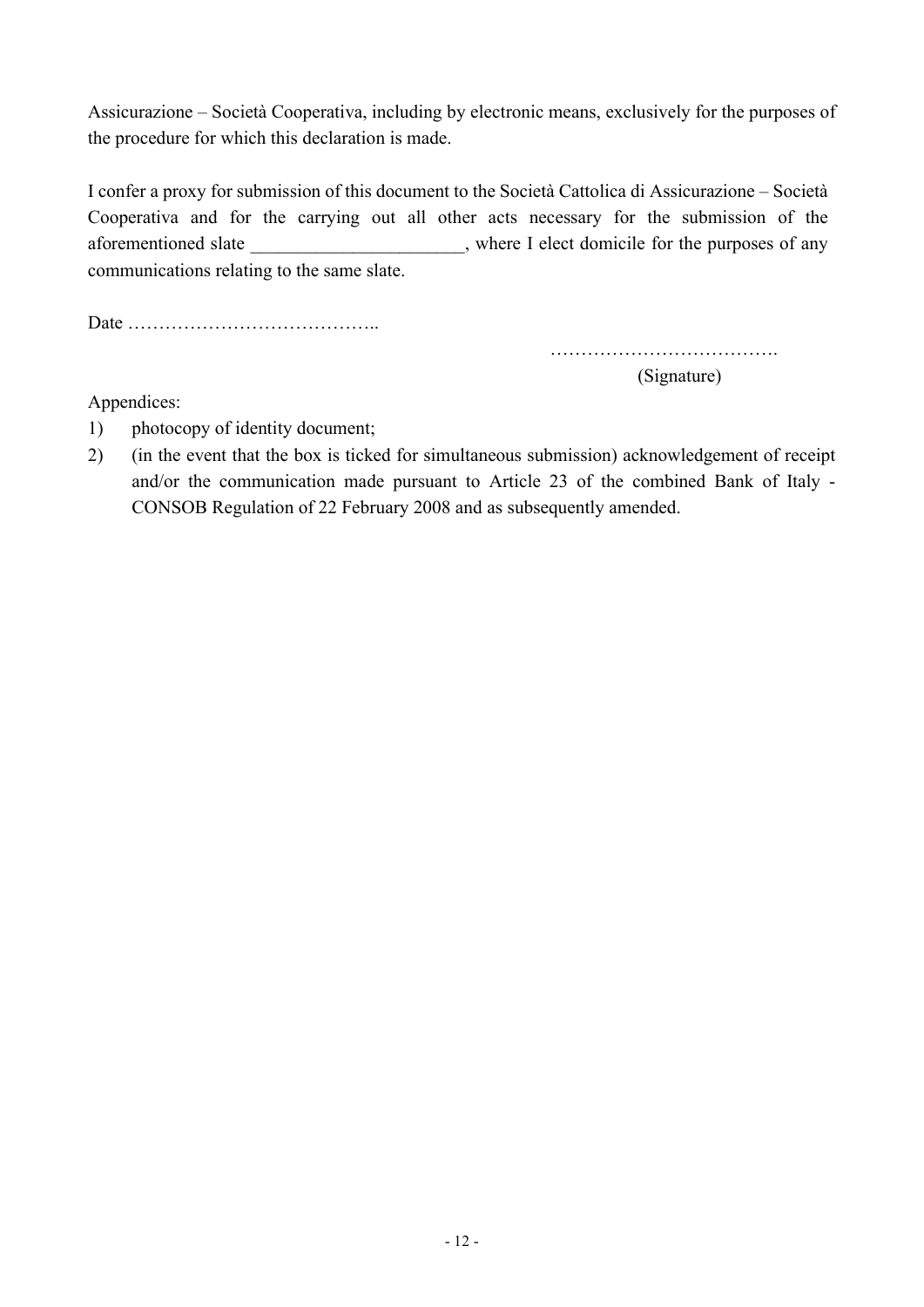# SOCIETÀ CATTOLICA DI ASSICURAZIONE - SOCIETÀ COOPERATIVA - VERONA ORDINARY SHAREHOLDERS' MEETING 30 (I call) – 31 (II call) July 2020

# Nomination of a member of the Board of Directors Declaration by the candidate for director

The undersigned ………..…………., born in........on............…………., an [Italian] citizen, resident in ………..………….………..…………. tax identification code ………..…………., aware that fraudulent statements, falsification of documents and the use of false documents or documents containing data that no longer reflect the truth are punished in accordance with the Criminal Code and the related special laws, in relation to the Ordinary Shareholders' Meeting of Società Cattolica di Assicurazione - Società Cooperativa (hereinafter, "Cattolica"), with registered office in Verona, Lungadige Cangrande No. 16, called for Thursday 30 July 2020 at first call, and for Friday 31 July 2020, at second call, for the purpose among other items on the agenda, of nomination of a member of the Board of Directors,

### DECLARE

1.  $\Box$  that I am a Shareholder of Cattolica;  $\Box$  that I will be a shareholder of Cattolica on the date of the second call of the Shareholders' Meeting;  $\square$  additional situations to be specified:

2.  $\Box$  that I am the holder of at least 3,000 shares shares in Cattolica, shares that I undertake to retain ownership of until the the date of the second call of the Shareholders' Meeting;  $\Box$  that I will be the holder of at least 3,000 shares of Cattolica on the date of the second call of the Shareholders' Meeting;

 $\square$  additional situations to be specified:

- 3. that I agree irrevocably and henceforth to stand as a candidate for the position of director of Cattolica;
- 4. that I am not subject to any of the causes of ineligibility and incompatibility laid down by law, by applicable regulations and by the Articles of Association for the position of member of the Board of Directors;